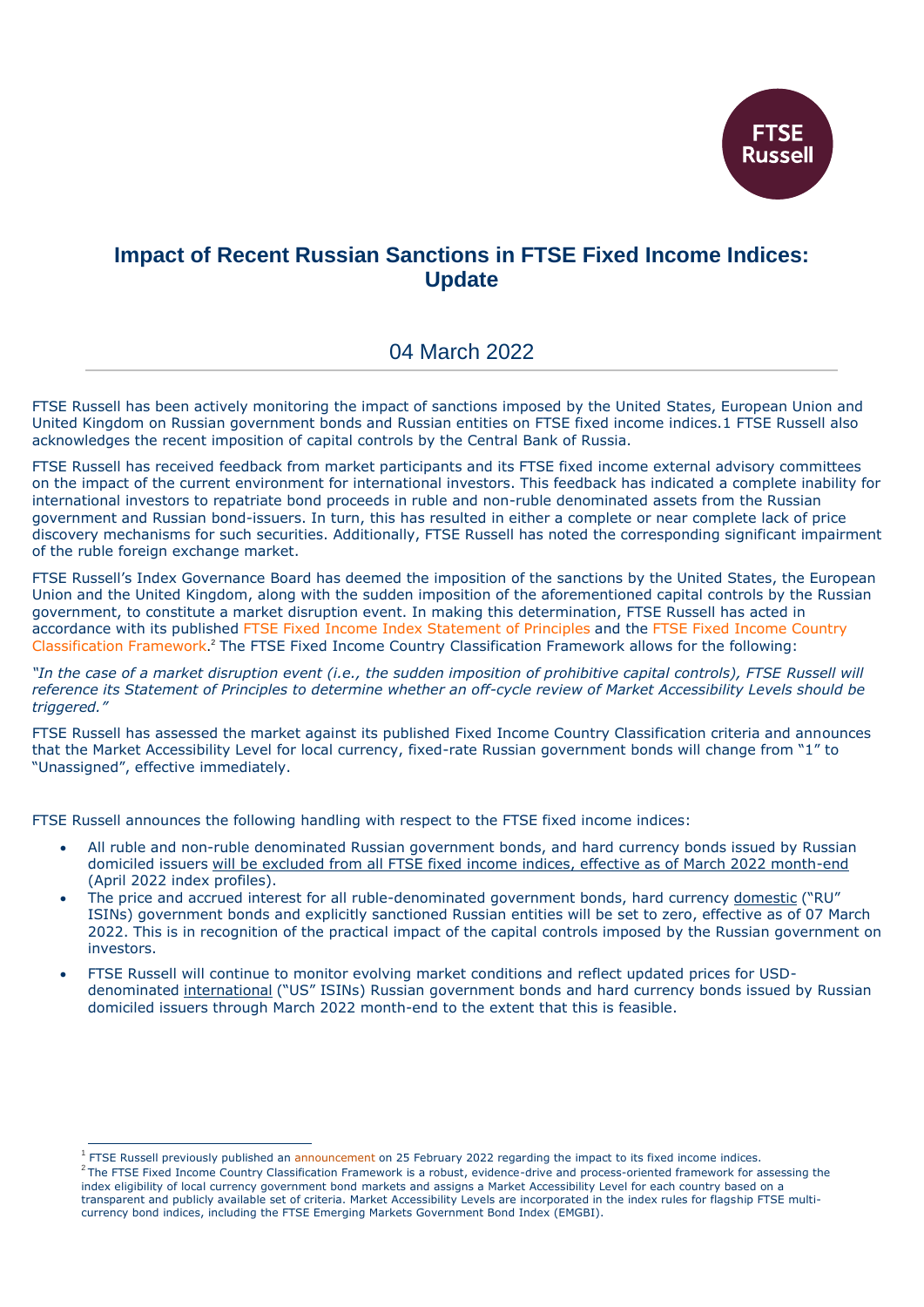These changes will be reflected in the FTSE Emerging Markets Government Bond Index (EMGBI), the FTSE World Broad Investment Grade Index (WorldBIG), the FTSE US Broad Investment Grade Index (USBIG), FTSE Emerging Markets USD Broad Bond Index (EMUSDBBI), FTSE Euro Broad Investment Grade Index (EuroBIG), the FTSE Eurodollar Index and derived indices.3 Index users are encouraged to contact FTSE Russell regarding the impact to any custom indices. The remainder of this announcement provides further details on impacted securities.

The aforementioned index handling for FTSE fixed income indices is consistent with the [treatment announced for FTSE](https://research.ftserussell.com/products/index-notices/home/getnotice/?id=2603553)  [Russell equity indices on 02 March 2022](https://research.ftserussell.com/products/index-notices/home/getnotice/?id=2603553).

## Details of Impacted Russian Government Bonds included in FTSE Fixed Income Indices

As of 28 February 2022, 26 RUB-denominated Russian government bonds with RUB 9,116.0 billion (USD 85.0 billion) in par amount outstanding were included in the FTSE Emerging Markets Government Bond Index (EMGBI), comprising 1.90% of the index on a market value weighted basis. These securities will exit FTSE fixed income indices at March 2022 month-end with price and accrued interest set to zero. Figure 1 provides further details on these securities.

| Figure 1. Details of Impacted Local Currency Russian Government Bonds Included in FTSE Fixed |  |  |
|----------------------------------------------------------------------------------------------|--|--|
| <b>Income Indices</b>                                                                        |  |  |

| <b>ISIN</b>         | <b>Issuer</b>      | <b>Coupon</b> | <b>Maturity Date</b> | <b>Currency</b> | Par Value* |
|---------------------|--------------------|---------------|----------------------|-----------------|------------|
| RU000A0JU4L3        | <b>Russia Govt</b> | 7.000         | 8/16/2023            | <b>RUB</b>      | 250.0      |
| RU000A101FA1        | Russia Govt        | 5.300         | 10/04/2023           | <b>RUB</b>      | 151.5      |
| <b>RU000A0ZYU88</b> | <b>Russia Govt</b> | 6.500         | 2/28/2024            | <b>RUB</b>      | 339.4      |
| RU000A1007F4        | Russia Govt        | 7.400         | 7/17/2024            | <b>RUB</b>      | 400.0      |
| RU000A0JXQF2        | Russia Govt        | 7.100         | 10/16/2024           | <b>RUB</b>      | 350.0      |
| RU000A101QE0        | <b>Russia Govt</b> | 4.500         | 7/16/2025            | <b>RUB</b>      | 496.7      |
| RU000A100EG3        | <b>Russia Govt</b> | 7.150         | 11/12/2025           | <b>RUB</b>      | 450.0      |
| RU000A0JWM07        | Russia Govt        | 7.750         | 9/16/2026            | <b>RUB</b>      | 350.0      |
| RU000A0ZZYW2        | Russia Govt        | 7.950         | 10/07/2026           | <b>RUB</b>      | 350.0      |
| RU000A0JS3W6        | <b>Russia Govt</b> | 8.150         | 2/03/2027            | <b>RUB</b>      | 350.0      |
| RU000A1014N4        | <b>Russia Govt</b> | 6.000         | 10/06/2027           | <b>RUB</b>      | 450.0      |
| RU000A0JTK38        | Russia Govt        | 7.050         | 1/19/2028            | <b>RUB</b>      | 350.0      |
| RU000A102BT8        | <b>Russia Govt</b> | 5.700         | 5/17/2028            | <b>RUB</b>      | 500.0      |
| RU000A1038Z7        | <b>Russia Govt</b> | 6.700         | 3/14/2029            | <b>RUB</b>      | 351.1      |
| RU000A0ZYUA9        | <b>Russia Govt</b> | 6.900         | 5/23/2029            | <b>RUB</b>      | 350.0      |
| RU000A100A82        | <b>Russia Govt</b> | 7.650         | 4/10/2030            | <b>RUB</b>      | 450.0      |
| RU000A1028E3        | <b>Russia Govt</b> | 5.900         | 3/12/2031            | <b>RUB</b>      | 483.8      |
| RU000A103901        | <b>Russia Govt</b> | 6.900         | 7/23/2031            | <b>RUB</b>      | 435.3      |
| RU000A0JVW48        | <b>Russia Govt</b> | 8.500         | 9/17/2031            | <b>RUB</b>      | 250.0      |
| RU000A0JXFM1        | <b>Russia Govt</b> | 7.700         | 3/23/2033            | <b>RUB</b>      | 350.0      |
| RU000A0ZYUB7        | <b>Russia Govt</b> | 7.250         | 5/10/2034            | <b>RUB</b>      | 350.0      |
| RU000A101F94        | <b>Russia Govt</b> | 6.100         | 7/18/2035            | <b>RUB</b>      | 450.0      |
| RU000A103BR0        | <b>Russia Govt</b> | 7.000         | 7/30/2036            | <b>RUB</b>      | 219.3      |
| RU000A100EF5        | Russia Govt        | 7.700         | 3/16/2039            | <b>RUB</b>      | 300.0      |
| RU000A1038V6        | <b>Russia Govt</b> | 7.100         | 5/15/2041            | <b>RUB</b>      | 126.3      |
| RU000A100MY9        | Russia Govt        | 0.250         | 7/20/2044            | <b>RUB</b>      | 212.6      |

\* in RUB billions. Source: FTSE Russell. Data as of 28 February 2022.

**The set of the set of doubt, impacted bonds will be removed from FTSE fixed income sustainable indices.**<br><sup>3</sup> For avoidance of doubt, impacted bonds will be removed from FTSE fixed income sustainable indices.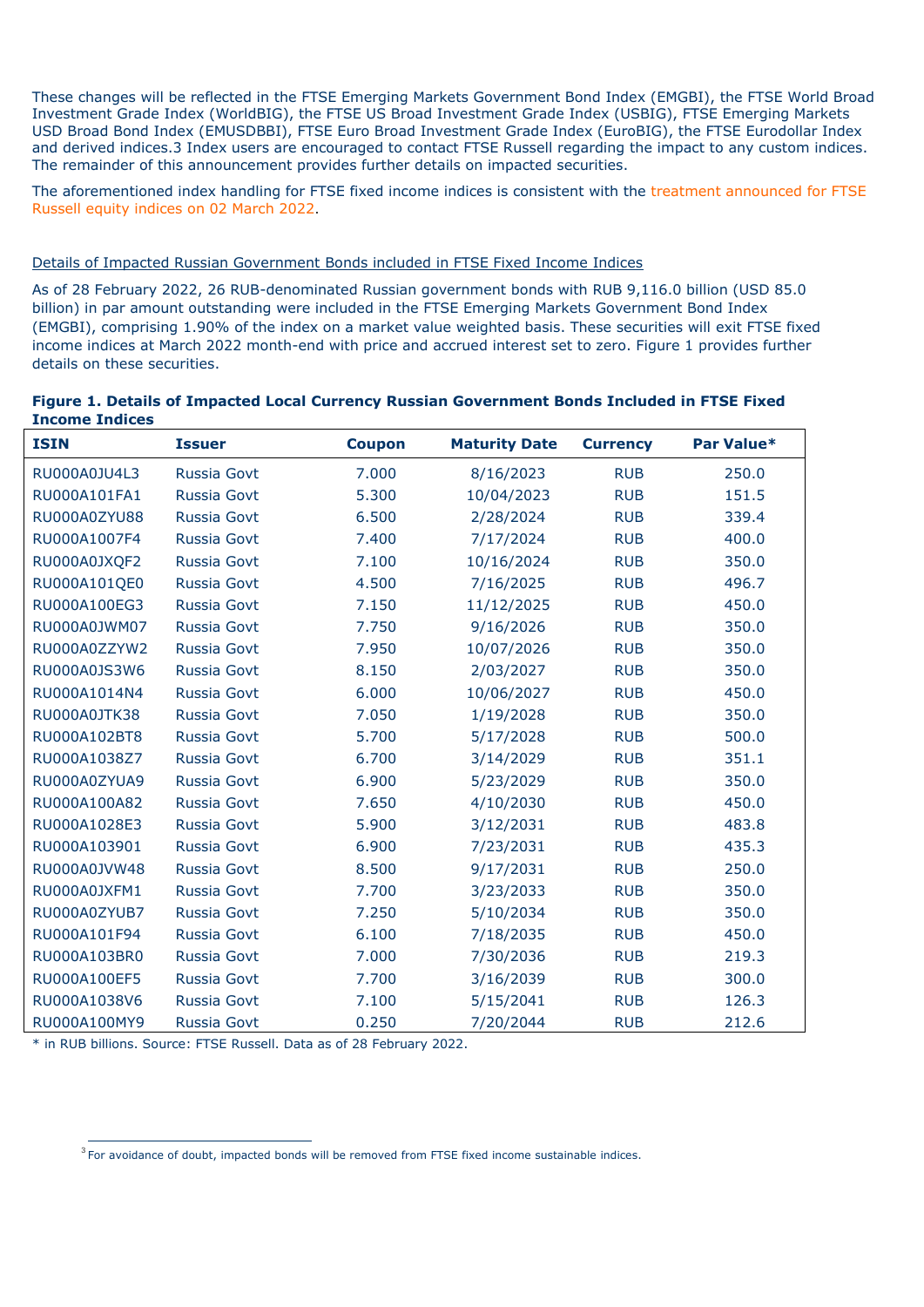As of 28 February 2022, 10 USD-denominated Russian government bonds with USD 31.1 billion in par amount outstanding were eligible for the FTSE US Broad Investment Grade Index (USBIG) and FTSE Emerging Markets USD Broad Bond Index (EMUSDBBI), comprising 0.04% and 0.54% of these indices, respectively, on a market value weighted basis. These securities were also included in other FTSE fixed income indices that derive their membership from the USBIG and EMUSDBBI, such as the FTSE World Broad Investment Grade Index (WorldBIG) and FTSE EM USD Government Bond Index (EMUSDGBI). These securities will be excluded from FTSE fixed income indices at March 2022 month-end.

Figure 2 provides further details of the domestic securities that will be removed from the index with price and accrued interest set to zero and Figure 3 provides further details of the international securities where pricing will be monitored through March 2022 month-end.

| Figure 2. Details of Impacted USD-Denominated Russian Government Domestic Bonds in FTSE Fixed |
|-----------------------------------------------------------------------------------------------|
| <b>Income Indices</b>                                                                         |

| <b>ISIN</b>  | <b>Issuer</b> | <b>Coupon</b> | <b>Maturity Date</b> | <b>Currency</b> | Par Value* |
|--------------|---------------|---------------|----------------------|-----------------|------------|
| RU000A0JWHB2 | Russia Govt   | 4.750         | 5/27/2026            | USD             | 3,000.0    |
| RU000A0JXTT7 | Russia Govt   | 4.250         | 6/23/2027            | USD             | 2,404.6    |
| RU000A0ZYYP9 | Russia Govt   | 4.375         | 3/21/2029            | USD             | 3,000.0    |
| RU000A1006T7 | Russia Govt   | 5.100         | 3/28/2035            | USD             | 4,000.0    |
| RU000A0JXU22 | Russia Govt   | 5.250         | 6/23/2047            | USD             | 7,000.0    |

\* in USD millions. Source: FTSE Russell. Data as of 28 February 2022.

### **Figure 3. Details of Impacted USD-Denominated Russian Government International Bonds in FTSE Fixed Income Indices**

| <b>ISIN</b>  | <b>Issuer</b> | <b>Coupon</b> | <b>Maturity Date</b> | <b>Currency</b> | Par Value* |
|--------------|---------------|---------------|----------------------|-----------------|------------|
| US78307ADG58 | Russia Govt   | 4.875         | 9/16/2023            | USD             | 3,000.0    |
| US78307AAE38 | Russia Govt   | 12.750        | 6/24/2028            | USD             | 2,499.9    |
| US78307ACZ49 | Russia Govt   | 7.500         | 3/31/2030            | USD             | 1,720.7    |
| US78307ADE01 | Russia Govt   | 5.625         | 4/04/2042            | USD             | 3,000.0    |
| US78307ADH32 | Russia Govt   | 5.875         | 9/16/2043            | USD             | 1,500.0    |

\* in USD millions. Source: FTSE Russell. Data as of 28 February 2022.

As of 28 February 2022, four EUR-denominated Russian government domestic bonds with EUR 5.3 billion in par amount outstanding were eligible for the FTSE Euro Broad Investment Grade Index (EuroBIG), comprising 0.02% of the index on a market value weighted basis. These securities were also included in other FTSE fixed income indices that derive their membership from the EuroBIG, such as the FTSE World Broad Investment Grade Index (WorldBIG). These securities will be removed from FTSE fixed income indices at March 2022 month-end with price and accrued interest set to zero. Figure 4 provides further details on these securities.

**Figure 4. Details of Impacted EUR-Denominated Russian Government Domestic Bonds in FTSE Fixed Income Indices**

| <b>ISIN</b>  | Issuer      | <b>Coupon</b> | <b>Maturity Date</b> | <b>Currency</b> | Par Value* |
|--------------|-------------|---------------|----------------------|-----------------|------------|
| RU000A0ZZVE6 | Russia Govt | 2.875         | 12/04/2025           | <b>EUR</b>      | 1,750.0    |
| RU000A102CK5 | Russia Govt | 1.125         | 11/20/2027           | <b>EUR</b>      | 1,250.0    |
| RU000A102CL3 | Russia Govt | 1.850         | 11/20/2032           | <b>EUR</b>      | 1,250.0    |
| RU000A1034K8 | Russia Govt | 2.650         | 5/27/2036            | <b>EUR</b>      | 1,000.0    |

\* in EUR millions. Source: FTSE Russell. Data as of 28 February 2022.